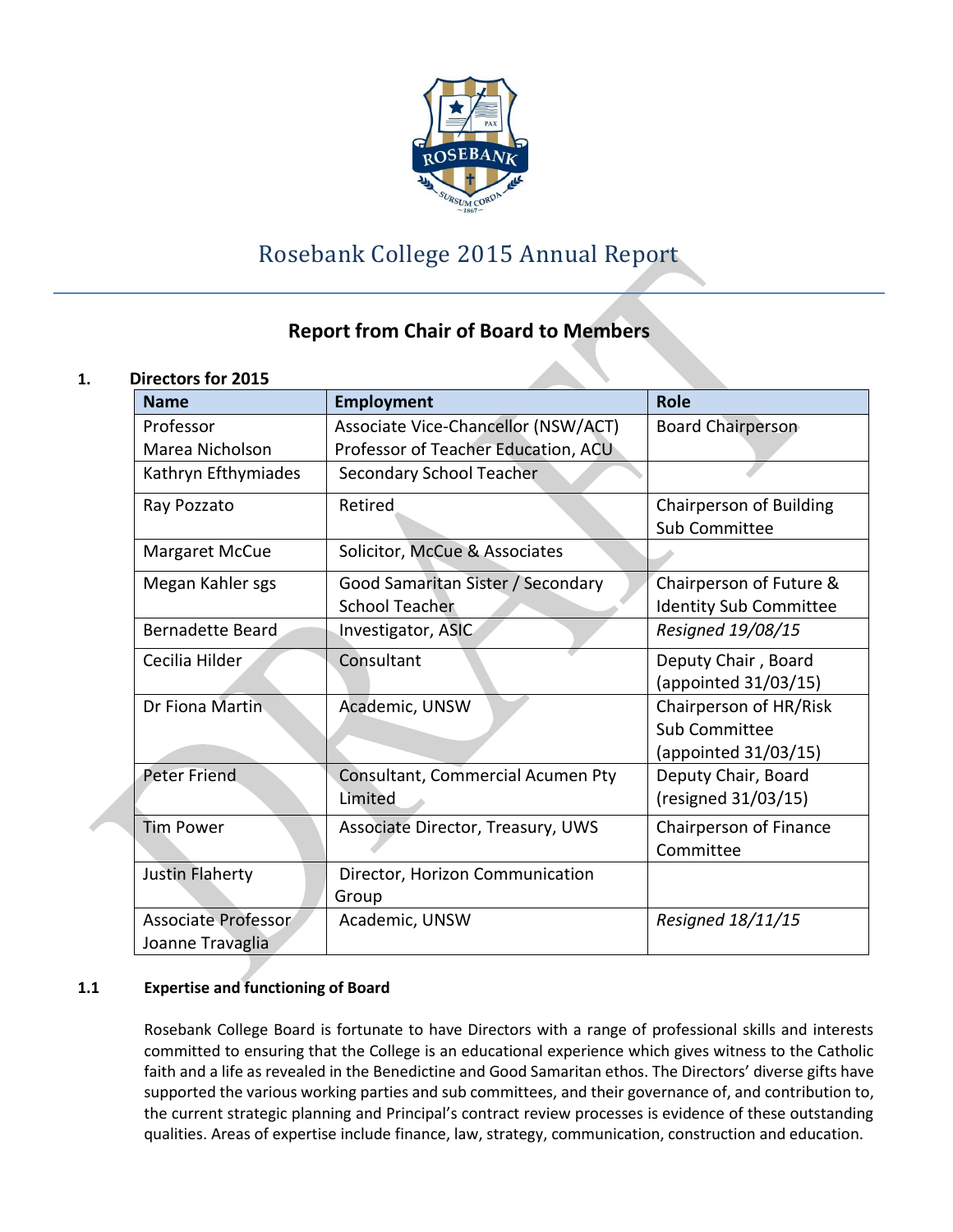# **1.2 Changes in Board composition**

In 2015 three Directors, Peter Friend (Deputy Chair), Bernadette Beard and Dr Joanne Travaglia resigned from the Board.

Cecilia Hider accepted the position of Deputy Chair and resigned from her role as Chairperson of HR / Risk Sub Committee. Dr Fiona Martin accepted the position of Chairperson of HR / Risk Sub Committee during the year.

## **1.3 Succession Planning**

In 2012 the Board conducted an analysis of the governance needs to meet the demands of a rapidly growing College. The Board identified the need to progressively recruit new Directors to accommodate the retiring Directors reaching their maximum permissible period in 2017 and 2018. During 2014 the Board comprised of 12 Directors which is the maximum number of Directors allowed as per the College Constitution. In 2015, however, a number of Directors retired.

A succession plan has been prepared to facilitate the retirement of Directors reaching their maximum permissible period.

In 2016 the College will be actively looking to fill the vacancies on our Board as a result of resignations in 2015. Further seven of the remaining Directors have entered their final triennium as Directors for the College. One will be retiring in 2016, three in 2017 and a further three in 2018. It is essential that the Board commence planning to have in place Directors with the required skill set over the next three years.

#### **1.4 Formation in the Good Samaritan Philosophy of Education**

Various Directors attended Good Samaritan Conferences during 2015. These experiences were considered to be a very valuable by the participants. Total Board formation includes prayer and reflection at each meeting and specific discussion on Strategic Planning and Board Formation days. A number of Board members participated in school functions including Benedictine lecture series and school liturgies. Two Board Planning and Formation Days are held each year.

#### **2. Committees**

#### **2.1 Names of 2015 sub committees and expertise:**

| <b>Finance Committee</b>  |                                           |                   |  |  |  |  |  |  |
|---------------------------|-------------------------------------------|-------------------|--|--|--|--|--|--|
| <b>Tim Power</b>          | Associate Director, Treasury - UWS        | Chairperson       |  |  |  |  |  |  |
| Peter Friend              | Consultant, Commercial Acumen Pty Limited | Resigned 31/03/15 |  |  |  |  |  |  |
| James Jeffery             | Dean of Finance, Rosebank                 |                   |  |  |  |  |  |  |
| <b>Building Committee</b> |                                           |                   |  |  |  |  |  |  |
| Ray Pozzato               | Retired                                   | Chairperson       |  |  |  |  |  |  |
| <b>Margaret McCue</b>     | Solicitor, McCue & Associates             |                   |  |  |  |  |  |  |
| Justin Flaherty           | Director, Horizon Communication Group     |                   |  |  |  |  |  |  |
| James Jeffery             | Dean of Finance, Rosebank                 |                   |  |  |  |  |  |  |
| Louise Chiandotto         | Dean of Administration, Rosebank          |                   |  |  |  |  |  |  |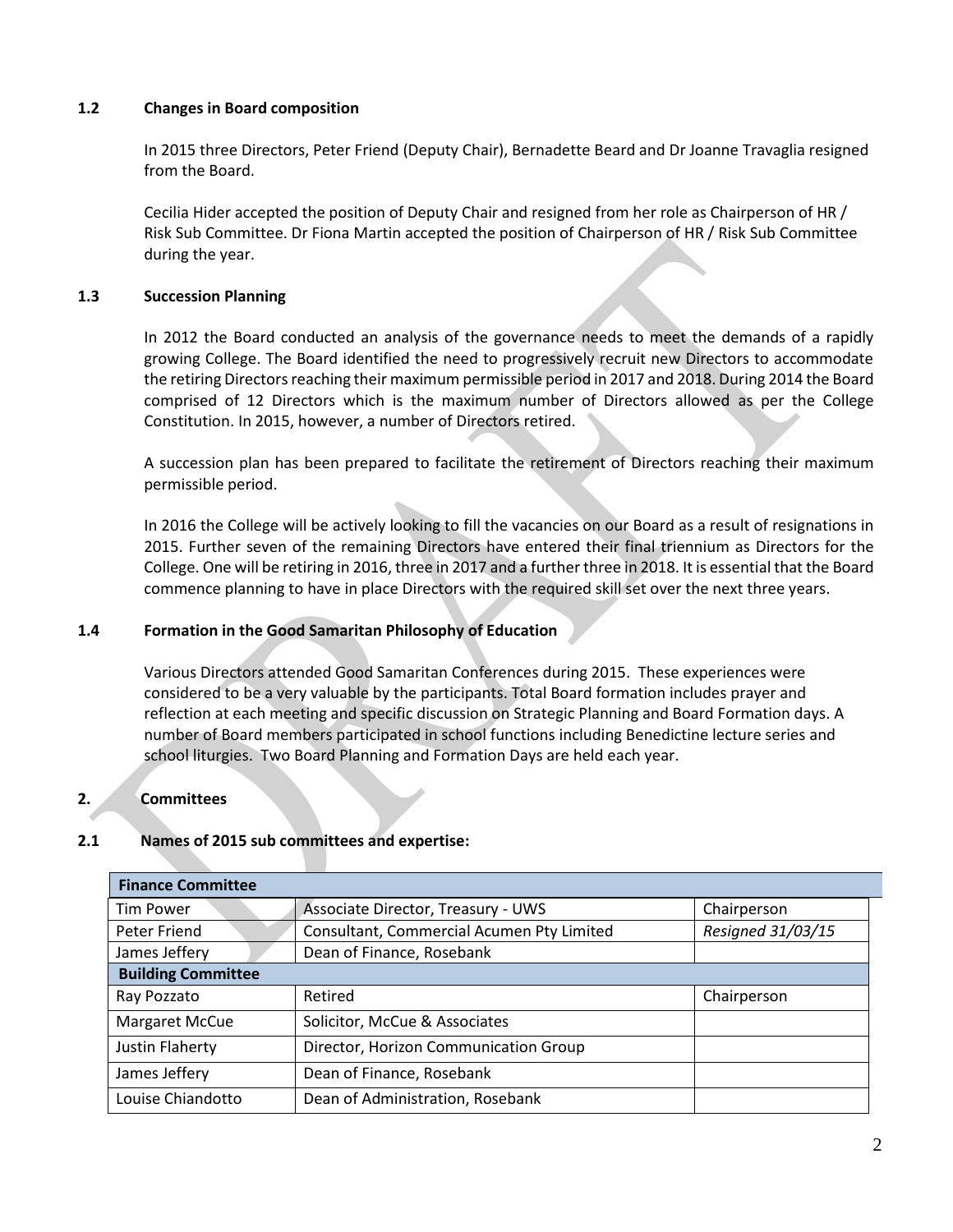| Michael Heiniger                                 | Property Manager, Rosebank                       |                                   |
|--------------------------------------------------|--------------------------------------------------|-----------------------------------|
| <b>HR &amp; Compliance</b><br><b>Committee</b>   |                                                  |                                   |
| Fiona Martin                                     | Lecturer, UNSW                                   | Chairperson<br>appointed 31/03/15 |
| Bernadette Beard                                 | Investigator, ASIC                               | Resigned 19/08/15                 |
| Elizabeth Clark                                  | Assistant Principal, Rosebank                    |                                   |
| Rosemary Anderson                                | Dean of Curriculum, Rosebank                     |                                   |
| <b>Future &amp; Identity</b><br><b>Committee</b> |                                                  |                                   |
| Megan Kahler                                     | Good Samaritan Sister / Secondary School Teacher | Chairperson                       |
| Kathryn Efthymiades                              | Secondary School Teacher                         |                                   |
| Joanne Travaglia                                 | Academic, UNSW                                   | Resigned 18/11/15                 |
| Paul O'Shea                                      | Dean of Mission, Rosebank                        |                                   |
| Paul Hardwick                                    | Dean of Pastoral Care, Rosebank                  |                                   |

# **2.2. Summary of key objectives and achievements**

Among the significant developments during the 2015 year are included:

- $\bullet$  the addition of new elective courses in Yrs. 9/10 and Yrs. 11/12;
- the successful implementation of Mandarin into Stage 5;
- the creation of the Culture and Identity Service Group;
- the strengthening of Student Leadership in the College directly linked to the new Vertical Pastoral House System; the closure of the Western Wall in Jamberoo (the Gym);
- **•** preparation for the commencement of construction of Project 4;
- the commencement of a Philippines Immersion option to compliment the mandatory Community Service and the optional City and Central Australia immersions;
- transitioning to a new Learning Management System (Rosebank Exchange);
- **•** installation of the College Solar Project;
- use of HSC and NAPLAN Data to identify strengths and develop faculty and course strategies;
- creation of a new Student Services Area (Careers, VET, Counselling, Learning support) in the Ottilien Building;
- preparation for the  $150<sup>th</sup>$  anniversary of the College in 2017;
- finalising the outdoor play and study area (Oval, Olive Grove, Fig Tree);
- introduction of a full Risk and Compliance Management system ;
- growth of the International Benedictine Short Stay Exchange Program and
- growth of the Co-curricular program including 13 additional teams in representative competitions.

#### **2.3 Strategic Planning (see included Plan )**

In 2015 the College entered into a period of discernment and planning in preparation for the creation of The Strategic Plan 2016 to 2020, which was launched in December 2015. The Plan consists of seven Priority Areas, each with numerous Intents. To facilitate the development of the Strategic Plan, the Board contracted Mr Christopher Barret . The process included surveys and consultations with all stake holders including directors, parents, students and staff.

#### **3. Policies**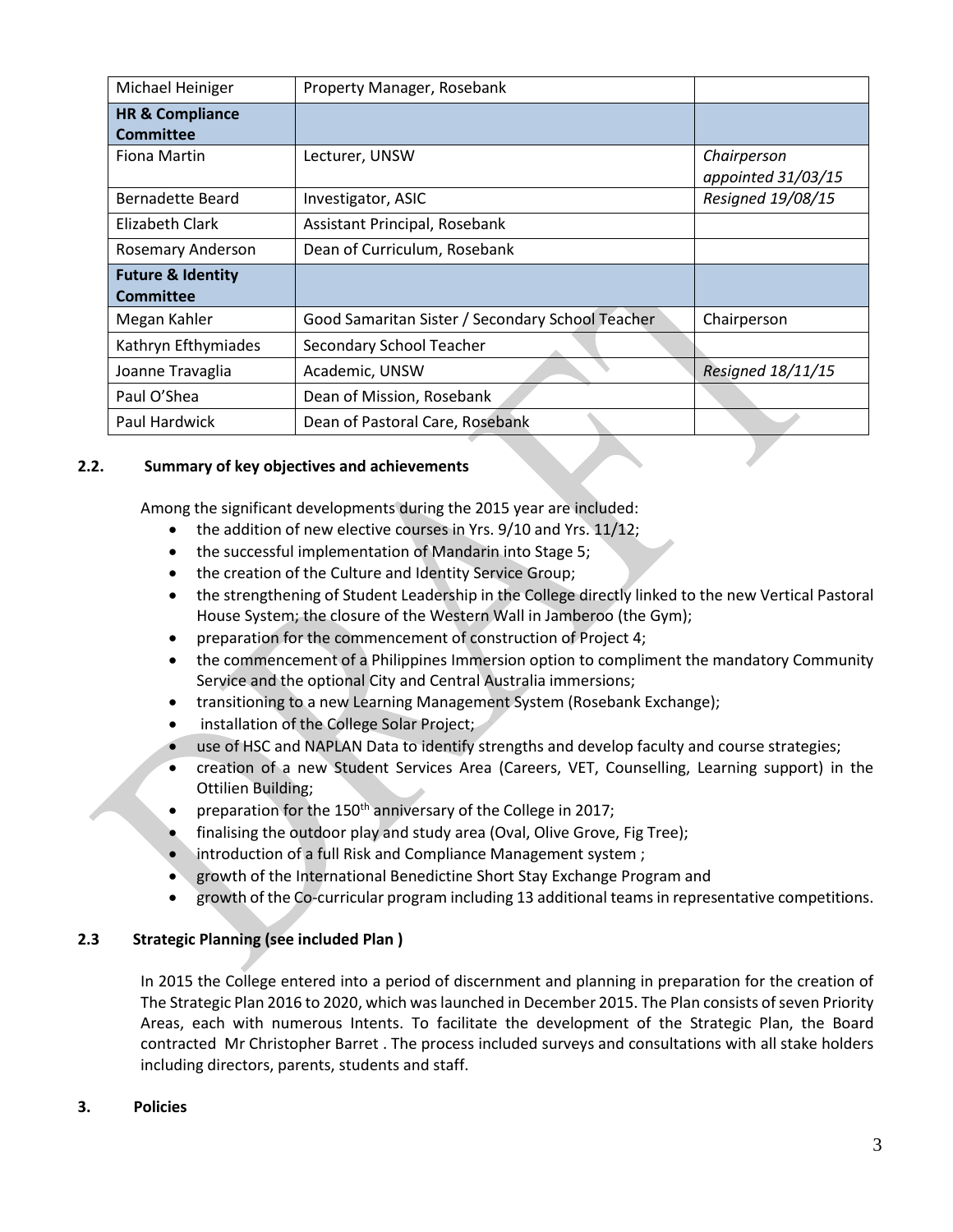Please see Section 7 on Compliance

#### **4. Communication**

# **4.1 Liaison between Chairs of Members, Board, Principal and Leadership Team**.

The Board meets monthly ten times per year. The agenda for each meeting is prepared through consultation between the Chair of Board and the Principal two weeks prior to the arranged Board meetings. Weekly newsletters are sent to Directors and Members, along with invitations to important school functions. There are regular updates via email provided to Directors as the need arises. Each Sub-Committee meets 10 times a year and prepares a comprehensive report to the Board along with recommendations. Each Sub-Committee consists of Directors, Members of the Executive and other personal and consultants as is necessary.

#### **4.2 Presence of Directors at some significant school events.**

Board Directors have participated in Final year presentations, Opening masses, Open days, St Benedict Mass and Yr12 Graduation Mass. In 2014 a roster was created to ensure a representation of the Directors at each major event.

#### **5. Review**

#### **5.1 Board Review**

The Board Directors completed a review of the Board membership, priorities and structure in 2012. Additional Directors were selected and existing sub committees were restructured for 2014. The increasingly complex agenda of the Board makes the work of the subcommittees all the more important. A self-review of the Board occurs annually. The tasks and focus of each Sub-Committee is becoming increasing complex and their input is invaluable in that it assist with the workload of the Board. Reporting protocols of each Sub-Committee have been strengthened to ensure clear and concise information and recommendations are produced for the Board.

#### **5.2 School Review**

A School Review was successfully completed in 2014. This was incorporated into the Strategic Planning process in 2015 to commence in 2016. A review of the financial services of the College is conducted annually. In 2014 a Mission Review was conducted. The Educational and Pastoral reviews were conducted in 2014 with recommendations incorporated into the 2015 Strategic planning process.

#### **6. Finances**

**6.1** Financial Indicators Reporting 2015 Template; Please see template in Financial Report – (Attachment 2 - Somerset Key Indicator Report – SKI)

#### **6.2 Movements and/or Variations:**

The College income for 2015 was \$239,474 better than budgeted. The majority of this came from:

- Commonwealth and State Recurrent Grants received in 2015 exceeded the amount the College expected to receive by \$34,962.
- Interest income on cash investments exceeded budget by \$77,635.
- The College received \$37,000 from the College Parents and Friends Association.
- Income received for elective courses exceeded budget by \$42,974
- Application fees received in 2015 exceeded budget by \$14,752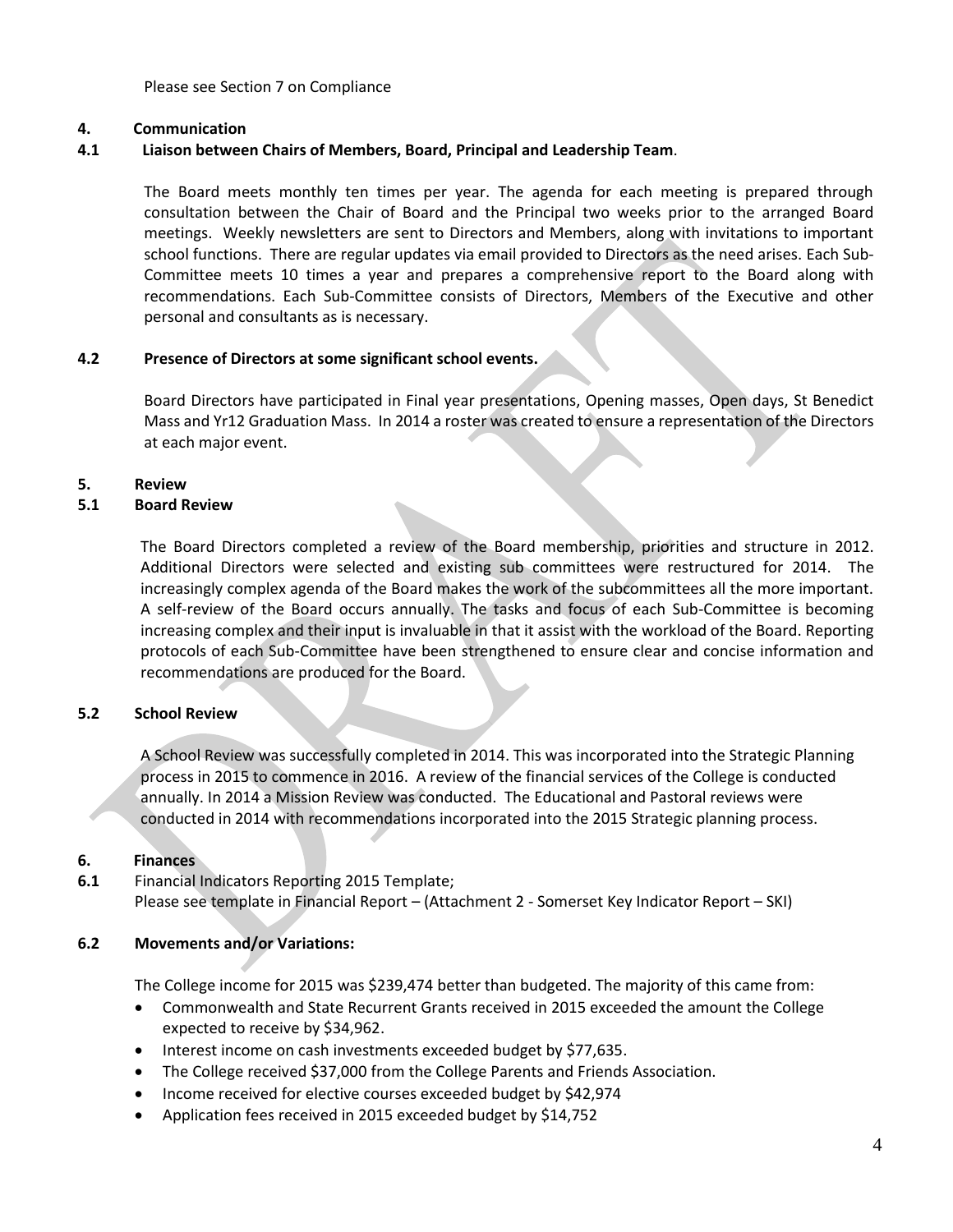College Expenditure reported is \$663,138 below Budget. The majority of this came from:

- Interest expenditure on loans with the Catholic Development Fund (CDF) was less than the budget set in 2015 by \$145,459. Contributing factors to this include lower than budgeted interest rate on all outstanding loans. The budget interest rate was 6.5% and the average interest rate applied during 2014 was 5.0%.
- Wages and salaries expense were \$542,211 less than the budget set for 2015. The main reasons for this were; high staff movements which saw more experience higher paid staff replaced by younger staff, a number of staff members not applying to by promoted from a Step 13 up to a Senior Teacher, there were 3 teacher positions budgeted for that were not filled during 2015 and there were 2 support staff positions budgeted for the year that were not filled until mid-way through the year.
- **6.3** Nature and extent of loans

The College currently has 3 loans from the Catholic Development Fund relating to Block B, the CAPA building and the Science Block. Total loans outstanding as at 31<sup>st</sup> December 2015 amount to \$8.1 million. **6.4** Costs of Building projects completed

The total cost of Project 4 (Administration Building) that was completed in 2015 was \$386,966

**6.5** Costs of property purchased and/or sold in name of company No properties have been purchased or sold.

## **7. Compliance**

**7.1** School Registration

The Board of Studies, Teaching and Educational Standards NSW (BOSTES) has introduced new governance requirements that non-government schools in NSW must meet each year to maintain their registration and accreditation. These new requirements commenced in 2015. Some of the requirements include ensuring all responsible people (Directors) undertake four hours of professional development in the area of governance each year( or 12 hours over three years) and that all related party transactions be reported and are made at market value.

# **7.2** Complispace

In 2015 the College completed the implementation of the Privacy module which included a comprehensive GAP analysis, testing and training of staff. The two other modules acquired from Complispace (WHS and Student Duty of Care) remain in the implementation phase at the end of 2015 with GAP analysis complete and testing and training to take place in the first half of 2016.

#### **7.3** Work Health & Safety

The College subscribes to the Catholic Schools WH&S Online Management System, which has been developed and managed by the Broken Bay Diocese. The College is reviewing and restructuring its policies and programs, training and information, hazard identifying and risk assessment and risk control etc. in accordance with this management system. All current documentation was reviewed during the BOSTES 2014 Audit. The WH&S school Committee meets each month and conducts evacuation and lockdown drills quarterly. Links with the Board HR / Risk Management committee have been ongoing in 2014.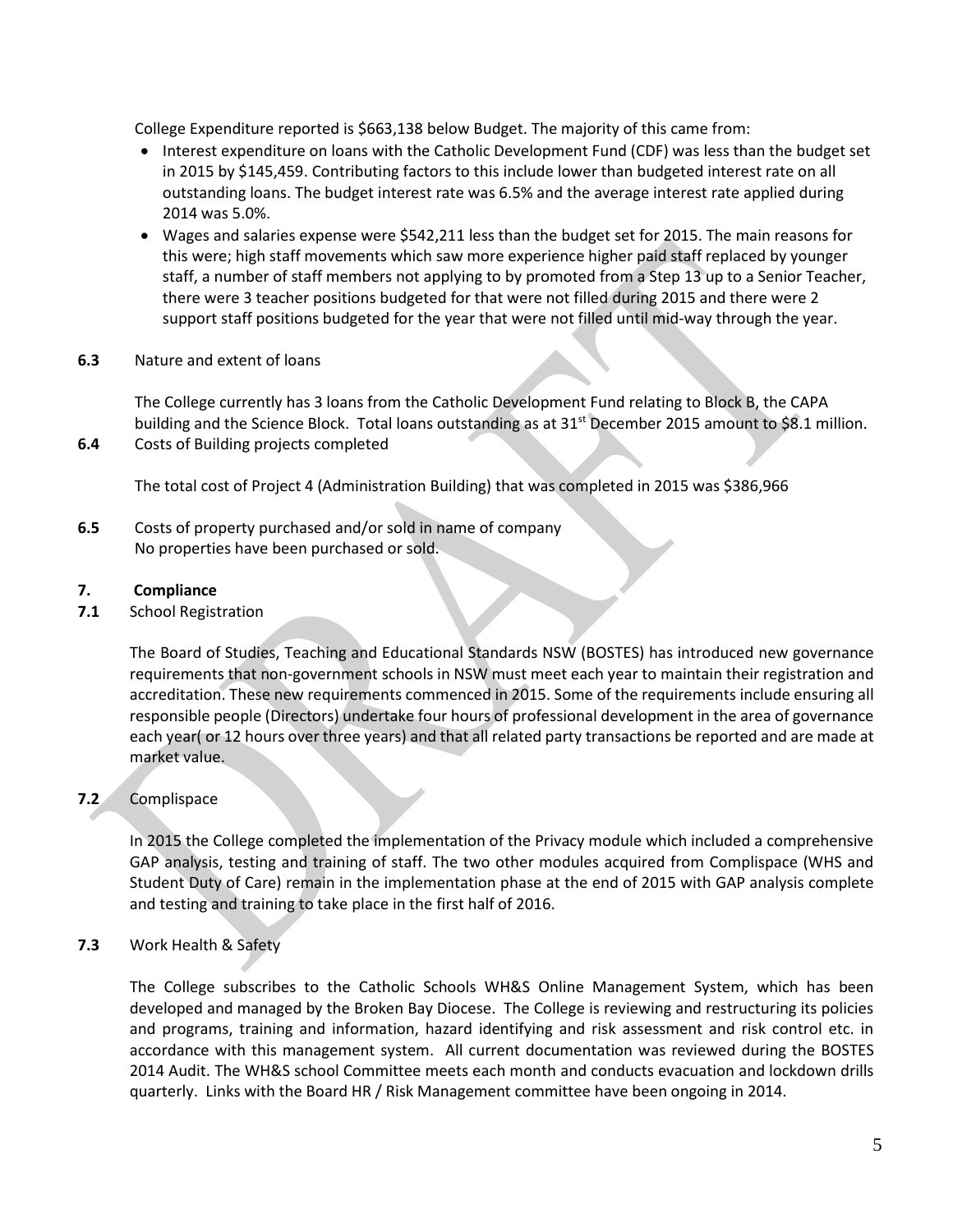In 2015 the College commenced the implementation of a WH&S module with Complispace. It has been decided that the Complispace solution for WH&S will be the College risk and compliance reporting tool from 2016.

#### **8. Facilities Development**

**8.1** Report on Maintenance plans

The College engaged the services of Paynter Dixon to prepare a comprehensive strategic plan on the provision of expenditure on short to long term maintenance of the College building assets, infrastructure, plant and equipment, fixtures and fittings. The strategic plan includes the current condition of the built environment, a forecast for maintaining the built environment and a scheduled maintenance plan. Our Facilities team is now implementing the designed maintenance plan by working through all identified areas that need to be addressed and or maintained in 2015.

## **8.2** Report on Capital plans including planned purchase or lease of property

The College Master Plan was first developed in April 2008. The first of three Development Applications were submitted and approved for stages 1 and 2. Block S (called Subiaco Hall) has been totally rebuilt (2010/2011). Block O (called Ottilien Hall) experienced significant alterations in 2012 and 2014 and Block E (called Erie Hall) has had many spaces refurbished.

A new Block M (Music, Drama, Dance, under croft, toilets, change rooms and canteen – now called Monserrat Hall) was completed and occupied in 2014. The new Jamberoo Building consisting of nine General Learning Areas (GLA's)and five science labs over a two basketball court Gym and change rooms was completed in June 2014.

The development Plan for Projects 4 and 5 were approved in 2014. Project 5 is scheduled to commence in 2017 and will include the refurbishment of six GLA's.

Towards the end of 2014, work commenced on the development of an oval and passive seating area around the Fig tree. The oval project was completed just prior to the commencement of Term 1, 2015.

The demolition of Block E and F commenced in December 2015 as part of Project 4 construction. The space will be used to build Block D (to be called Downside). Downside will include the consolidation of College Administration staff, provide staff facilities on the second level and include nine General Learning Areas (GLA's). The College secured a CBGA capital grant to assist funding the construction of Downside.

The College conducted numerous meetings throughout 2015 with the land owners of our neighbouring property discussing the implications on the College of a future development of the site. The College has engaged the services of an urban planning company 'Urbis' with regard to the redevelopment of the site. Conversations throughout 2015 have focused upon regulations that govern section 94 and Voluntary Planning Agreements contributions to the community and more specifically the College. Benefits that might emerge from these considerations could include permanent additional parking , full access to the western boundary through the creation of a roadway, creation of a kiss and drop zone along this new roadway, function parking for families within the retail area, overhead pedestrian access across Parramatta Road, easier and safer access to the ovals and parklands to the west of the College and access to significant retail, hospitality and business operations.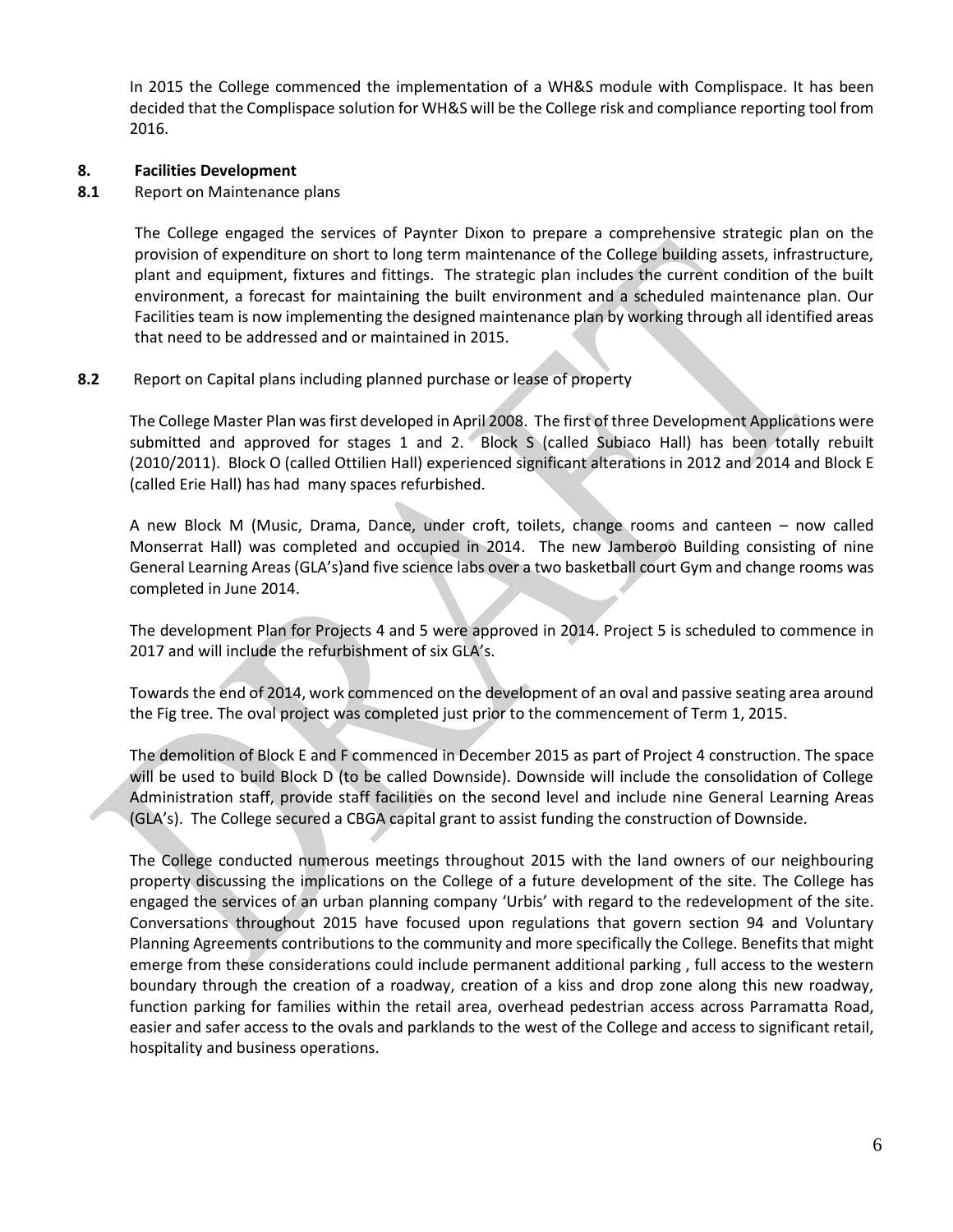The College neighbours are open to the idea of creating an 'Education Precinct' as part of their development which the College could operate and effectively expand its educational offering to the community. Work to develop a conceptual educational structure and the required space for that structure has commenced. The Board has commenced considering options including the adding of additional streams to our secondary education (up to 300 – 500 additional students) or creating a multi stream primary school thus creating a K -12 offering.

The College is also considering other potential common benefits that may be shared between the College and the developer of the neighbouring site including the creation of an aquatics and fitness centre that may be arranged in a way so that the College operate or lease these spaces during school hours.

# **9. Strategic Planning**

The 2011 – 2015 Strategic Plan has steered College Development since 2011. Strategic Intents are being implemented by each management team and Board sub committees. The College Mission and Vision statements were reviewed and updated as part of the Strategic Planning process in 2010. Indicators and Targets are being monitored regularly and reported on annually.

In 2015 the College developed a Strategic Plan for 2016 – 2020. Strategic Intents were developed by each management team and Board sub committees. The College Mission and Vision statements were reviewed and updated as part of the process. Indicators, Strategies and Targets continue to be developed and finalised.

# **9.1 Emerging Opportunities for the College:**

- The College Strategic Plan for the next 5 years was created this year. The plan brings with it many exciting opportunities to develop and create a school which will continue to serve our community for many years into the future.
- The development of an Memorandum of Understanding (MOU) between the College and the Trustees of the Sisters will allow the College to continue the maintenance and beautification of the chapel, gardens and cemetery areas of the College to ensure that the history of the College be preserved and honoured.
- The receipt of the \$3.3 million grant from the CBGA to build Project 4 will reduce the need for borrowing and or allows the College resources to be directed towards other priority areas.
- Building program is encouraging for new families considering enrolment.
- Gaining new enrolments from schools that charge higher fees.
- Healthy forward enrolment pattern up to 2024 and enquiries continue to reflect strong community support and enthusiasm. See table below.

|             | 2016 | 2017 | 2018 | 2019 | 2020 | 2021         | 2022 | 2023 | 2024 |
|-------------|------|------|------|------|------|--------------|------|------|------|
| Yr. 7 Girls | 174  | 196  | 128  | 76   | 55   | $\mathbf{C}$ | 25   |      | 18   |
| Yr. 7 Boys  | 224  | 231  | 207  | 132  | 90   | 48           | 26   | 28   | 14   |

#### **9.2 Responses to emerging educational issues**

The College Board and Executive continue to focus on the design and implementations of decisions made regarding identity, quality teaching and learning, facilities and strategic partnerships. Significant among these has been the extension of coeducation with the second cohort now completing Year 12 in 2015. The Strategic Plan 2016-2020 has identified a number of key issues including national curriculum, national accreditation of teachers, Federal review of funding for schools, increased participation in schooling and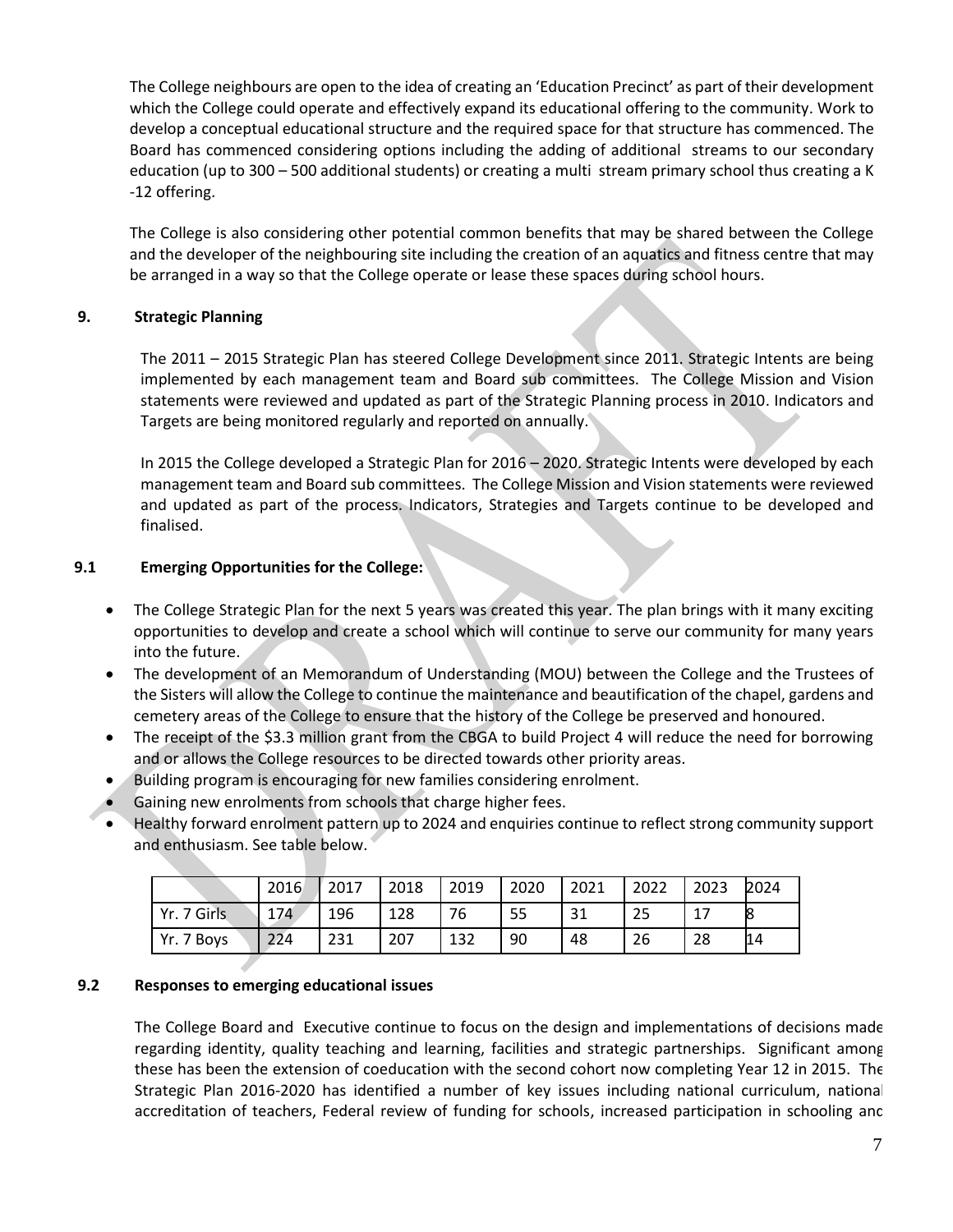compliance to emerging governance and operational regulations. Strategies have been planned for Rosebank to address these in the years ahead.

#### **9.3 Enrolment trends**

| $\tilde{\phantom{a}}$ | 2009       | 2010       | 2011 | 2012 | 2013       | 2014 | 2015 | 2016 | 2017 | 2018 |
|-----------------------|------------|------------|------|------|------------|------|------|------|------|------|
| $\overline{7}$        | 145        | 158        | 168  | 168  | 192        | 216  | 216  | 216  | 216  | 216  |
| 8                     | 65         | 148        | 160  | 168  | 172        | 190  | 216  | 216  | 216  | 216  |
| 9                     | 77         | 67         | 151  | 160  | <b>170</b> | 182  | 190  | 216  | 216  | 216  |
| 10                    | 81         | 78         | 66   | 151  | 188        | 170  | 189  | 190  | 216  | 216  |
| 11                    | <u>121</u> | 88         | 78   | 76   | 144        | 189  | 185  | 189  | 184  | 210  |
| 12                    | 93         | <b>115</b> | 88   | 78   | 63         | 143  | 185  | 183  | 186  | 182  |
| <b>TOTAL</b>          | 582        | 654        | 711  | 801  | 929        | 1090 | 1181 | 1210 | 1234 | 1256 |
| <b>Additional</b>     |            | 72         | 57   | 90   | 128        | 161  | 91   | 29   | 24   | 22   |

## **10. Emerging Risks for the College:**

#### **10.1 Identified Risks:**

- As government funding declines under the new SRS model the cost of education continues to rise.
- There is no definitive structure or plan for Government non-recurrent funding from 2017.
- Increasing cost of compliance for the College. The College will be acquiring and rolling out a risk and compliance tool that will be supplied by an external supplier 'Compli-space' in conjunction with other GSE schools.
- As our fees increase at a faster rate than CPI (0.7% for the June 2015 quarter) to keep up with the cost of education (5.4% for the June 2015 quarter) more of our families may struggle.
- The Board of Studies, Teaching and Educational Standards NSW (BOSTES) has introduced new governance requirements that non-government schools in NSW must meet each year to maintain their registration and accreditation. These new requirements commenced in 2015. Some of the requirements include ensuring all responsible people (Directors) undertake 4 hours of professional development in the area of governance and that all related party transactions be reported and are made at market value. Failure to meet the new BOSTES requirements could lead to the deregistration of the College.
- The ATO has introduced many new substantive requirements for 'Not-For –Profit' entities for example schools where ordinary income in tax exempt. All income generated and assets held by the College must be used solely for the purpose of education. These new requirements need to be considered when setting a fee structure for leasing the property at Five Dock, fees paid for services rendered by GSE and any other financial transfers or transactions between the College, GSE and any other external entities.
- Cash flow risks associated with possible / potential budget overruns with the building program. However, systems and procedures put into place for Project 3 were very successful in containing costs.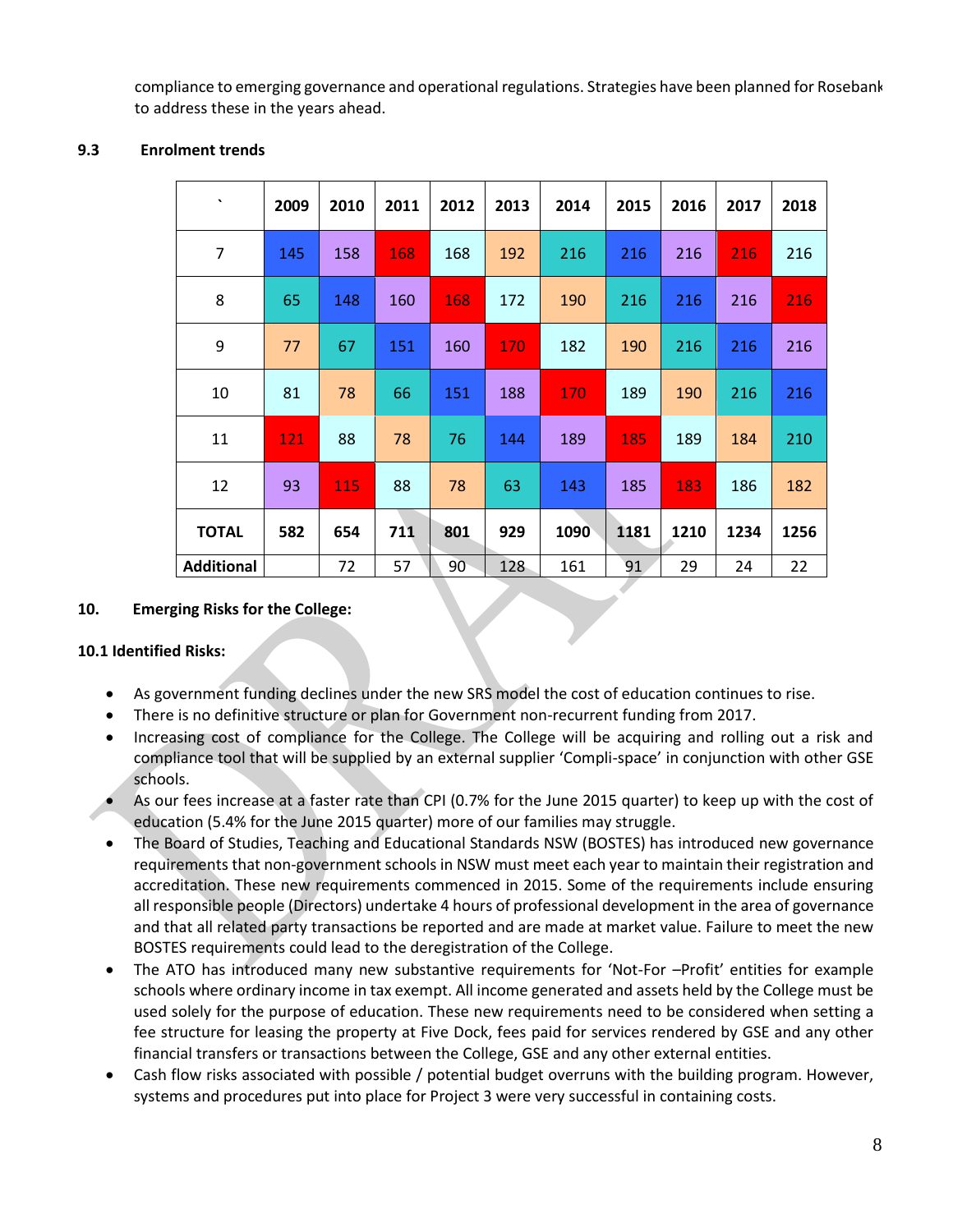- The construction of Project 4 during 2016 carries some risk in terms of completion date and be ready for operation in 2017, its impact upon existing buildings within the site given the integrated nature of the project and operationally in that the building site is situated on a key entry and exit point to the College. The College has already put in place alternate entry and exit points to ensure the safe flow of pedestrians and vehicles on and off the site.
- Securing additional loans for future building projects. Note, the College enjoys a good relationship with CDF and CDF have expressed their willingness to assist with future loan applications.
- ICT needs / costs have increased and may increase more due to;
	- a. Pressure to deliver an adequate service to support quality teaching and learning and / or
	- b. Increased services due to staff and student learning systems and devices.
- Indicators continue to show a budgeted student / staffing ratio higher than the benchmarks. This needs to be constantly reviewed and adjusted.
- Based upon a recent survey of schools in the Rosebank area, Rosebank fees are at the higher end of fees charged by local Catholic Systemic schools (De La Salle, Bethlehem, Christian Bros) and are lower than local independent schools (Santa Sabina, MLC, PLC, Trinity). Note our annual increment in 2016 will be no higher than other schools and will not affect our ranking amongst local schools in the Inner West area. The following table provides a summary of fees and charges advertised by other local systemic and independent schools in the Inner West area and where Rosebank is ranked amongst those schools surveyed.

# **10.2 Board's judgment as to the level of residual risk**

The Board judges that the increased enrolments and confirmed bookings for future years would indicate that there will be a sustainable growth in student numbers. The Board is systematically responding to the growing complexity of risk and compliance issues as reflected in the NSW Education Act and Not for Profit Legislation.

# **Conclusion**

On behalf of the Board, I would like to express my appreciation for the generous contribution to Benedictine and Good Samaritan values expressed by Tom Galea (Principal), College Executive and staff in their careful stewardship of all that is Rosebank College.

I am grateful for the thoughtful and vigilant contributions of the Directors of Rosebank College Board, and their ongoing governance of the College. Our appreciation is expressed for the valued support of Sr Veronica McCluskie and Members – Ms Theresa Creagh, Sr Catherine McCahill and Ms Fran Warner in ensuring our focus remains clearly on the Benedictine and Good Samaritan values.

**Professor Marea Nicholson** Chair Rosebank College Board Annual General Meeting March 2016